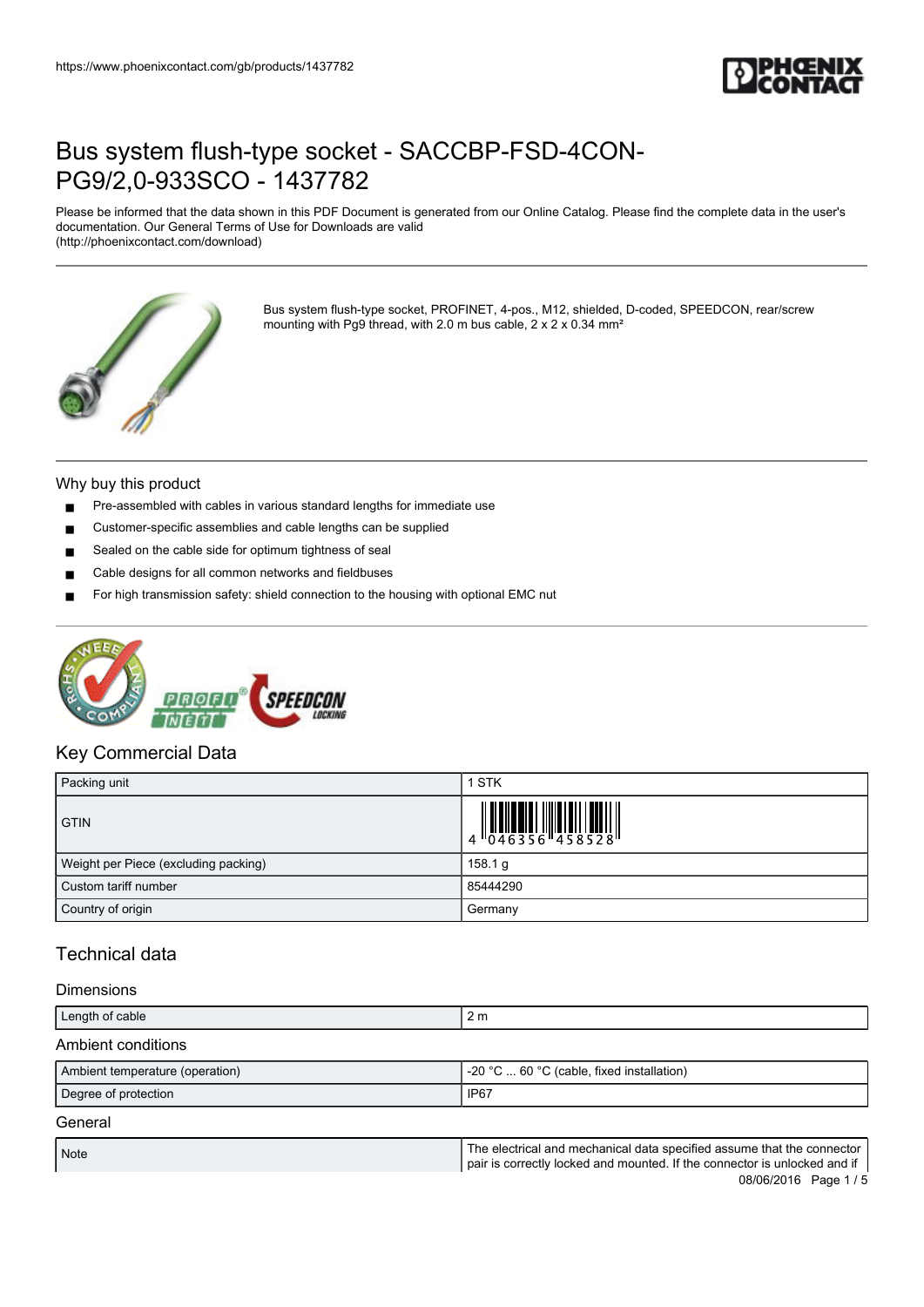

### Technical data

#### General

|                                        | there is a danger of contamination, the connector must be sealed using<br>a protective cap > IP54. Influences arising from litz wires, cables or PCB<br>assembly must also be taken into consideration. |
|----------------------------------------|---------------------------------------------------------------------------------------------------------------------------------------------------------------------------------------------------------|
| Rated current at 40°C                  | 4A                                                                                                                                                                                                      |
| Rated voltage                          | 250 V                                                                                                                                                                                                   |
| Rated surge voltage                    | 2.5 kV                                                                                                                                                                                                  |
| Number of positions                    | 4                                                                                                                                                                                                       |
| Coding                                 | D - data                                                                                                                                                                                                |
| Signal type/category                   | PROFINET CAT5 (IEC 11801:2002), 100 Mbps                                                                                                                                                                |
| Overvoltage category                   | Ш                                                                                                                                                                                                       |
| Degree of pollution                    | 3                                                                                                                                                                                                       |
| Insertion/withdrawal cycles            | $\geq 100$                                                                                                                                                                                              |
| Torque                                 | 2 Nm  3 Nm (Installation-side)                                                                                                                                                                          |
| Material                               |                                                                                                                                                                                                         |
| Flammability rating according to UL 94 | V <sub>0</sub>                                                                                                                                                                                          |
| Contact material                       | CuZn                                                                                                                                                                                                    |
| Contact surface material               | Ni/Au                                                                                                                                                                                                   |
| Contact carrier material               | PA 66                                                                                                                                                                                                   |
| Material, knurls                       | Nickel-plated brass                                                                                                                                                                                     |
| Sealing material                       | <b>FKM</b>                                                                                                                                                                                              |
| <b>Standards and Regulations</b>       |                                                                                                                                                                                                         |
| Flammability rating according to UL 94 | V <sub>0</sub>                                                                                                                                                                                          |
| Cable                                  |                                                                                                                                                                                                         |
| Cable type                             | PROFINET PVC stranded CAT5                                                                                                                                                                              |
| Cable type (abbreviation)              | 93B                                                                                                                                                                                                     |
| UL AWM style                           | 21694                                                                                                                                                                                                   |
| Signal type/category                   | PROFINET CAT5 (IEC 11801), 100 Mbps                                                                                                                                                                     |
| Cable structure                        | 1x4xAWG22/7; SF/TQ                                                                                                                                                                                      |
| Conductor cross section                | 4x 0.34 mm <sup>2</sup>                                                                                                                                                                                 |
| AWG signal line                        | 22                                                                                                                                                                                                      |
| Conductor structure signal line        | 7x 0.25 mm                                                                                                                                                                                              |
| Core diameter including insulation     | 1.55 mm                                                                                                                                                                                                 |
| Wire colors                            | White, yellow, blue, orange                                                                                                                                                                             |
| Overall twist                          | Star quad                                                                                                                                                                                               |
| Shielding                              | Aluminum-coated foil, tinned copper braided shield                                                                                                                                                      |
| Optical shield covering                | 85 %                                                                                                                                                                                                    |
| External sheath, color                 | green RAL 6018                                                                                                                                                                                          |
| Outer sheath thickness                 | approx. 0.9 mm                                                                                                                                                                                          |
| External cable diameter D              | $6.5$ mm $±0.2$ mm                                                                                                                                                                                      |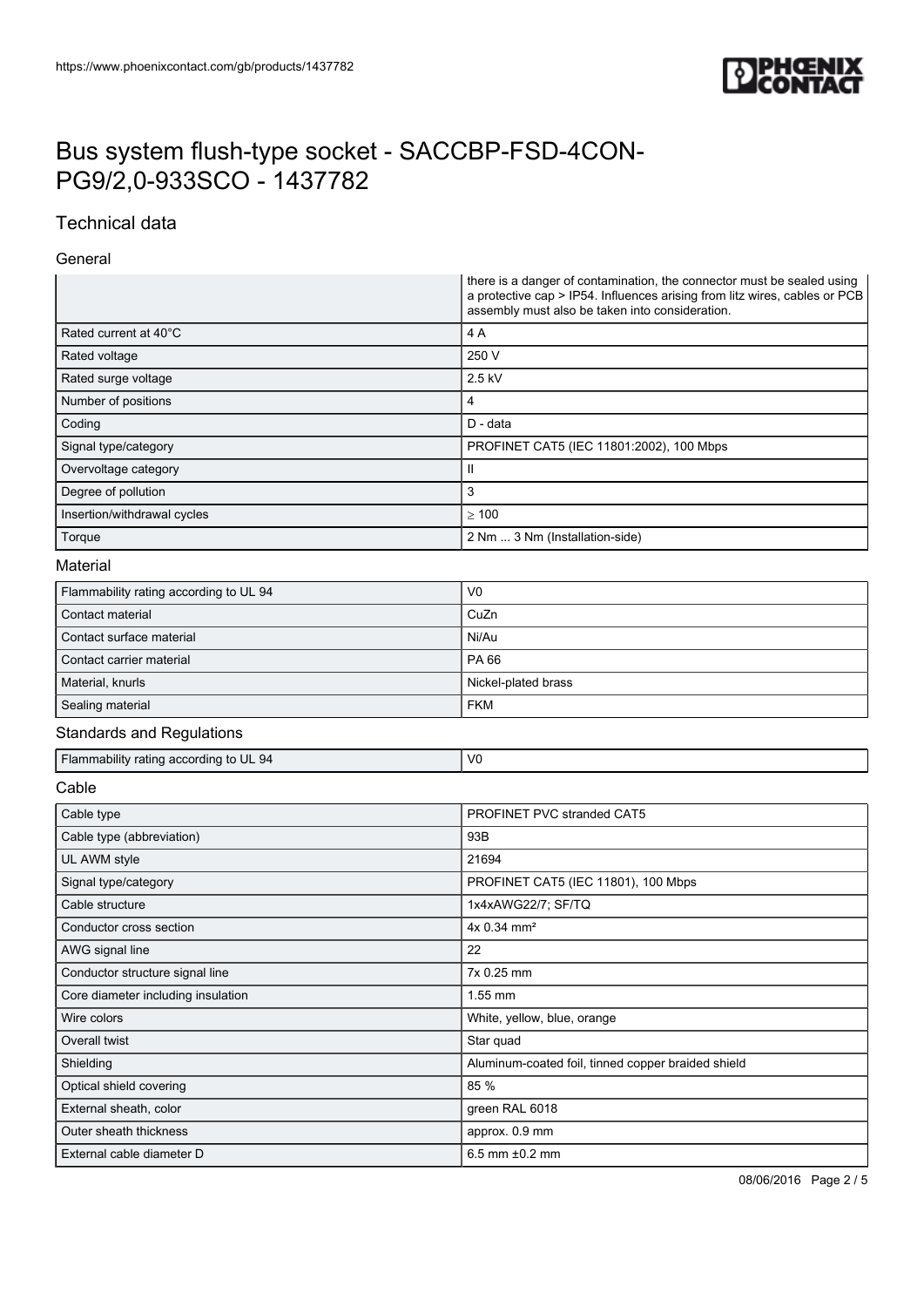

### Technical data

#### Cable

| $3 \times D$                                    |  |
|-------------------------------------------------|--|
| $7 \times D$                                    |  |
| 67 kg/km                                        |  |
| <b>PVC</b>                                      |  |
| <b>PVC</b>                                      |  |
| <b>PE</b>                                       |  |
| Tin-plated Cu litz wires                        |  |
| $>$ 500 M $\Omega^*$ km                         |  |
| $\leq$ 120 $\Omega$ (per km)                    |  |
| 100 $\Omega$ ±15 $\Omega$ (at 100 MHz)          |  |
| 0.66c                                           |  |
| $5.3$ ns/m                                      |  |
| $\leq$ 20.00 m $\Omega$ /m (At 10 MHz)          |  |
| 600 V                                           |  |
| 2000 V (50 Hz, 1 min.)                          |  |
| 2000 V (50 Hz, 1 min.)                          |  |
| According to UL 1685 (CSA FT 4)                 |  |
| Resistant to oil to a limited extent            |  |
| UV resistant According to UL 1581, Section 1200 |  |
| -40 °C  70 °C (cable, fixed installation)       |  |
| -40 °C  70 °C (cable, flexible installation)    |  |
| $-20 °C  60 °C$                                 |  |
| $-50 °C  70 °C$                                 |  |
|                                                 |  |

### Drawings

#### Dimensional drawing



Housing cutout for Pg9 fastening thread, mounting panel with feedthrough hole (alternatively with surface as protection against rotation)

#### Schematic diagram



Pin assignment M12 socket, 4-pos., D-coded, female side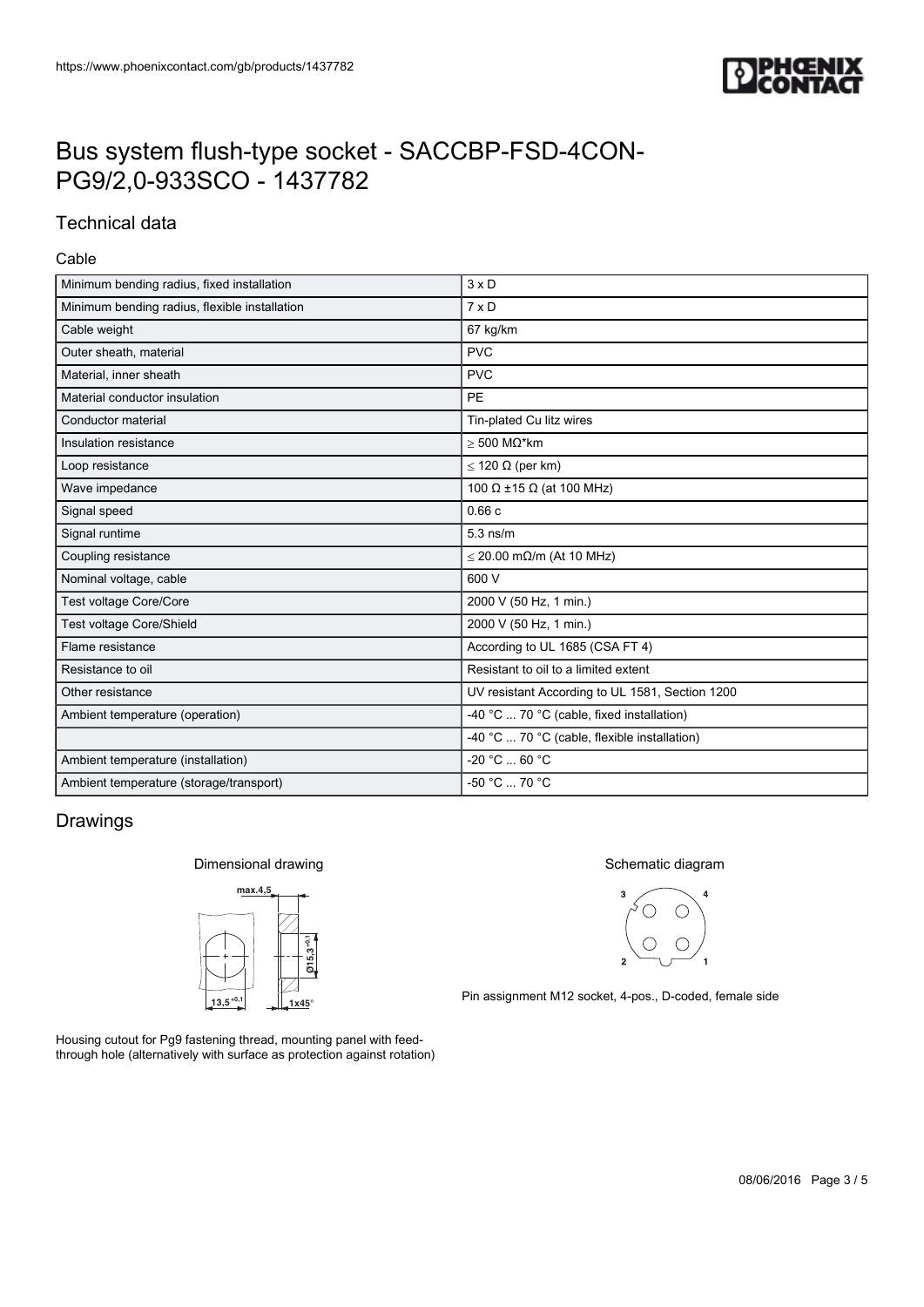

Cable cross section



**18 18 2,8 18 6,25 Nm**  $-\delta$ **F**<br> **PG9**<br> **FG5**<br> **FG5 17 2**

Dimensional drawing

PROFINET PVC stranded CAT5 [93B]

M12 panel feed-through

Circuit diagram



Contact assignment of the M12 socket

### **Classifications**

eCl@ss

| eCl@ss 4.0 | 27250313 |
|------------|----------|
| eCl@ss 4.1 | 27250313 |
| eCl@ss 5.0 | 27143423 |
| eCl@ss 5.1 | 27143423 |
| eCl@ss 6.0 | 27143423 |
| eCl@ss 7.0 | 27449001 |
| eCl@ss 8.0 | 27440103 |
| eCl@ss 9.0 | 27440102 |

#### ETIM

| ETIM 3.0        | EC002061 |
|-----------------|----------|
| <b>ETIM 4.0</b> | EC000830 |
| <b>ETIM 5.0</b> | EC002061 |

#### UNSPSC

| UNSPSC 6.01          | 31251501 |
|----------------------|----------|
| <b>UNSPSC 7.0901</b> | 31251501 |
| UNSPSC 11            | 31251501 |
| <b>UNSPSC 12.01</b>  | 31251501 |

08/06/2016 Page 4 / 5